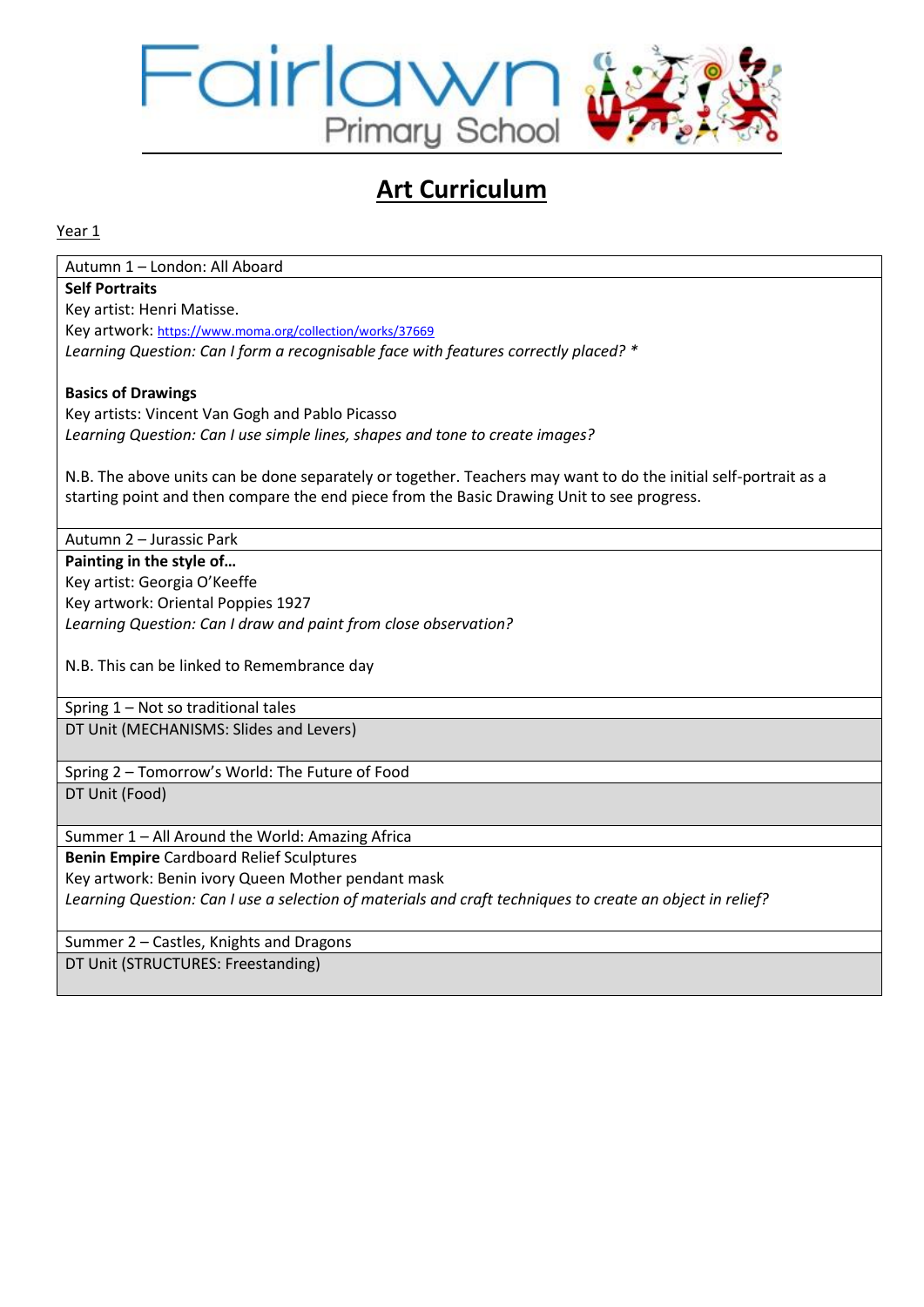Autumn 1 – London: Spectacular Skyline

**Self Portraits**

Key artist: David Hockney Key artwork: Self Portrait Study 1954 Pencil on Paper <http://www.hockney.com/works/drawings/1950s> Learning Question: Can I form a recognisable face with features correctly placed and in proportion? \*

#### **Skyline Collage**

Key artist: Paul Klee Key artwork: Castle and Sun (1928) *Learning Question: Can I use basic shapes and colour to create a collage?*

N.B. This unit would work well as part of the London Skyline topic, but may also be adapted for Egypt in Summer 1

Autumn 2 – History Makers (Pioneers)

**Collography** Key artist: n/a Make a collography plate *Learning Question: Can I make a collograph plate and print using different media?*

Spring 1 - Rainforest

DT Unit (Food)

Spring 2 - Tomorrow's World: Recycling today for a better tomorrow DT Unit (Vehicle)

Summer 1 –All around the World: Egypt

DT Unit (Bunting)

Summer 2 – Our Feathered Friends

**Animal Sculptures**

Key artist: Niki de Saint Phalle

Key artwork: Firebird 1983

*Learning Question: Can I build sculptures out of modelling clay?*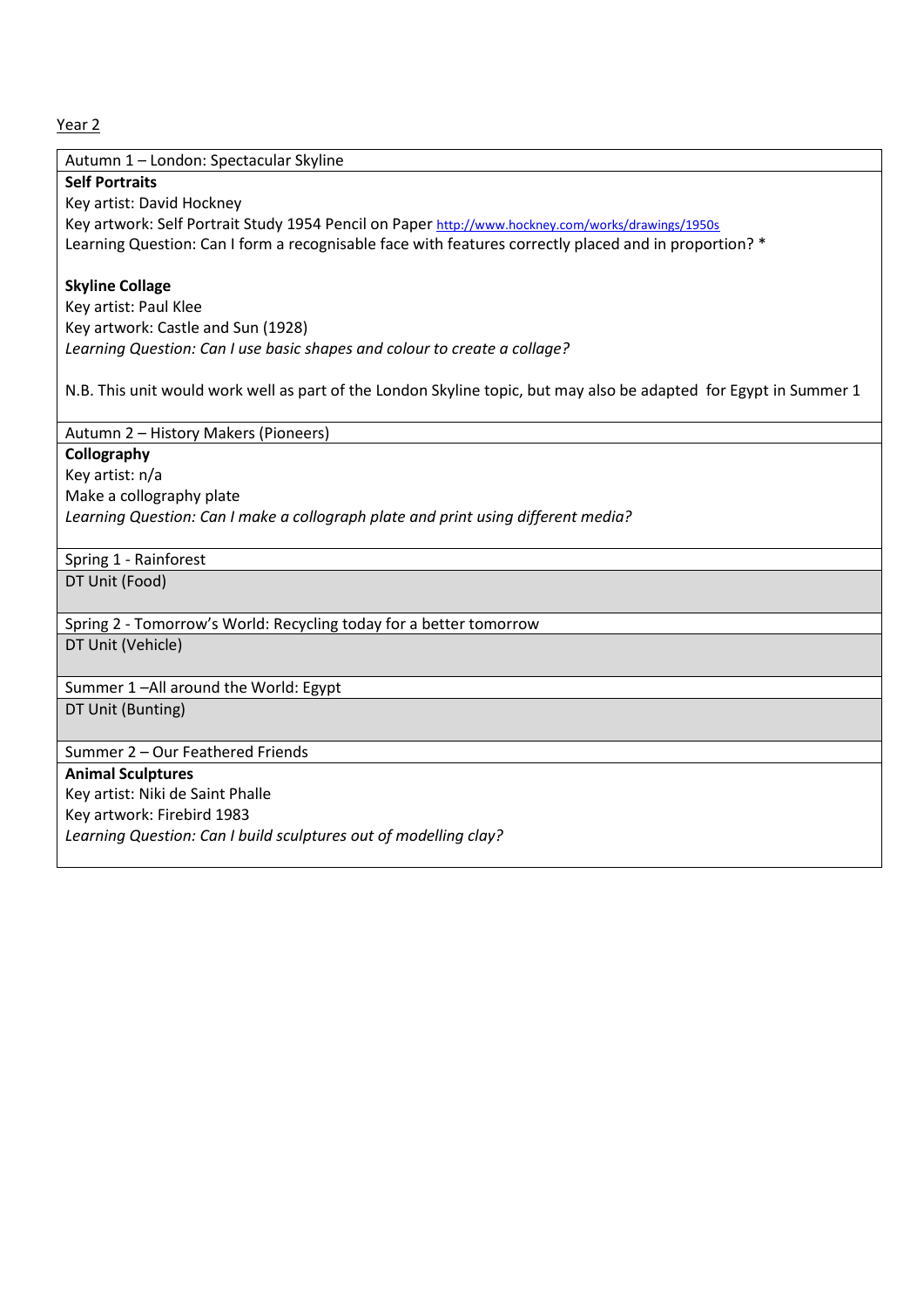| Autumn 1 - London: Londinium                                                                          |
|-------------------------------------------------------------------------------------------------------|
| <b>Self Portraits</b>                                                                                 |
| Key artist: Frieda Khalo                                                                              |
| Key artwork:                                                                                          |
| https://888auctions.com/kahlo-auction-3-2-2-2-2-2/                                                    |
| Learning Question: Can I form a recognisable face with features correctly placed and in proportion? * |
| <b>Matisse: Collage</b>                                                                               |
| Key artwork: The Sorrows of the King, 1952                                                            |
| Learning Question:                                                                                    |
| Can I create a collage that balances compositional choices of colour and shape?                       |
|                                                                                                       |
| Autumn 2 - Greek Myths                                                                                |
| DT Unit (Structures)                                                                                  |
|                                                                                                       |
| Spring 1 - Creatures of the Night                                                                     |
| DT Unit (MECHANISMS: Levers and Linkage)                                                              |
|                                                                                                       |
| Spring 2 - Tomorrow's World: On the Brink                                                             |
| <b>Visual Texture</b>                                                                                 |
| Key artist: Albrecht Durer                                                                            |
| Key artwork: Rhinoceros, woodcut, 1515                                                                |
| Learning Question: Can I explore ways of showing visual texture using lines, shapes and tones?        |
| Summer 1 - All Around the World: India                                                                |
| DT Unit (Food)                                                                                        |
|                                                                                                       |
| Summer 2-Toy Story                                                                                    |
| Impressionism: Painting en plein air                                                                  |
| Key artist: Claude Monet                                                                              |
| Key artwork: various                                                                                  |
| Learning Question: Can I mix shades and tints and use paint in the style of the impressionists?       |
|                                                                                                       |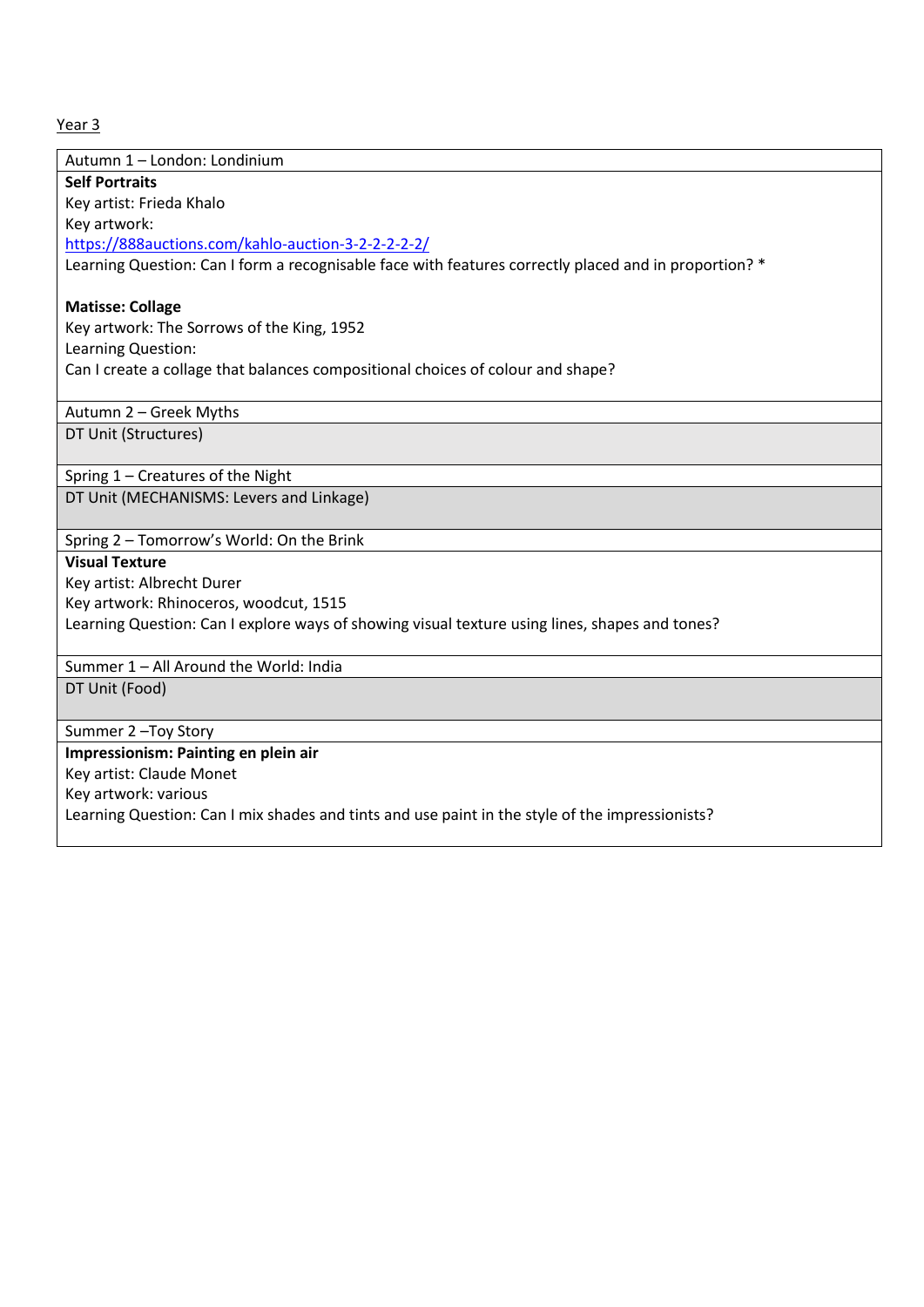Autumn 1 – London: Tales of the Thames

**Self Portraits**

Key artist: Vincent van Gogh

Key artwork: 1887 <https://www.vangoghmuseum.nl/en/collection/d0432V1962r?v=1> *Learning Question: Can I look carefully and draw what I see rather than what I think/know to be there?* \*

#### **Drawing and Painting Cityscapes**

Key artist: Fernand Leger

Key artwork: The City, oil on canvas, 1919

*Learning Question: Can I use my prior knowledge of simplifying images using lines and shapes and my colour mixing skills to make my own artwork that fragments, overlaps and juxtapositions images?*

Autumn 2 – Voyagers and Villains

DT Unit (ELECTRICAL SYSTEMS: Simple circuits and switches)

Spring 1 – Myths and Legends

## **Family Unit Sculptures**

Key artist: Henry Moore Key artwork: Family Group, bronze, 1949 *Learning Question: Can I use clay to create a semi abstract sculpture?*

Spring 2 – Tomorrow's World: Blue Planet

DT Unit (TEXTILES: 2D Shapes to 3D product)

Summer 1 – All Around the World: Japan DT Unit (FOOD: Healthy and varied diet))

Summer 2 – The Natural World

#### **Printing Famous Landmarks**

Key artist: Hokusai Key artwork: The Great Wave Off Kanagawa, woodblock print, 1830-1833 *Learning Question: Can I create a print?*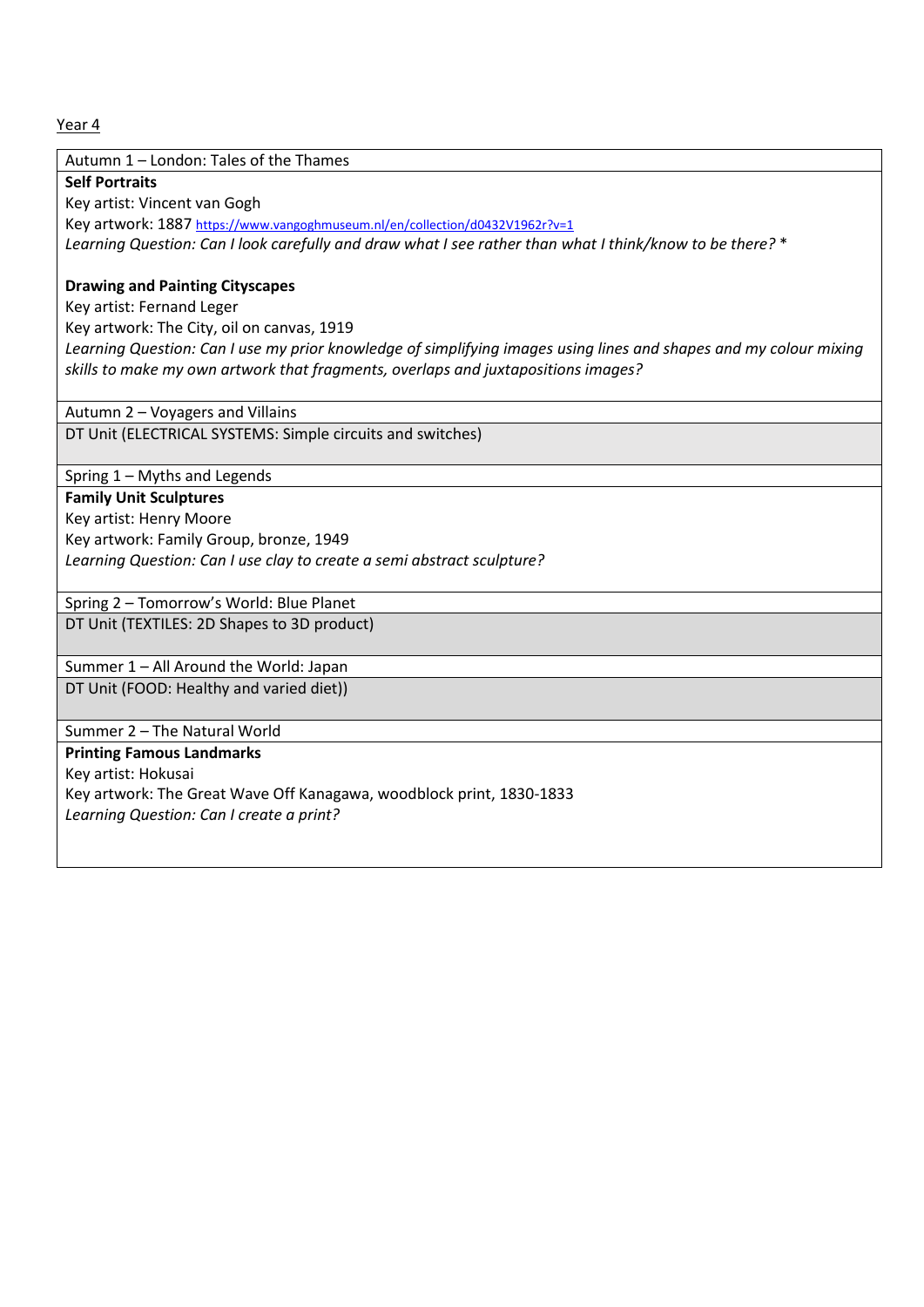Autumn 1 – London: Vile Victorians **Self Portraits** Key artist: Pablo Picasso Key artwork: 1900 <https://mymodernmet.com/pablo-picasso-self-portraits/>

Learning Question: Can I use shade and tone in a portrait? \*

DT Unit (MECHANISMS: Pulleys, gears or cams)

#### Autumn 2 – Medical Marvels

**Still Life Painting** 

Key artist: Willem Kalf Key artwork: Still Life with Drinking Horn, oil on canvas, c.1653 *Learning Question: Can I show an understanding of composition and watercolour painting techniques?* 

Spring 1 – Natural Disasters

**Mixed Media Conceptual Art** Key artist: Chris Ofili Key artwork: No Woman, No Cry, 1998 *Learning Question: Using a mix of media, can I develop an idea or interest into a piece of conceptual art?* 

Spring 2 – Tomorrow's World: Climate of Fear

DT Unit (FOOD: Celebrating culture and seasonality)

Summer 1 – All Around the World: China

**Human Impact Collage**  Key artist: Sarah Eisenlohr Key artwork: Preserve, collage, 2012 Settlers, collage 2012 *Learning Question: Can I create a collage that explores the impact of humans on their environment?* 

Summer 2 – Space

DT Unit (ELECTRONIC SYSTEMS: Using more complex switches and circuits)